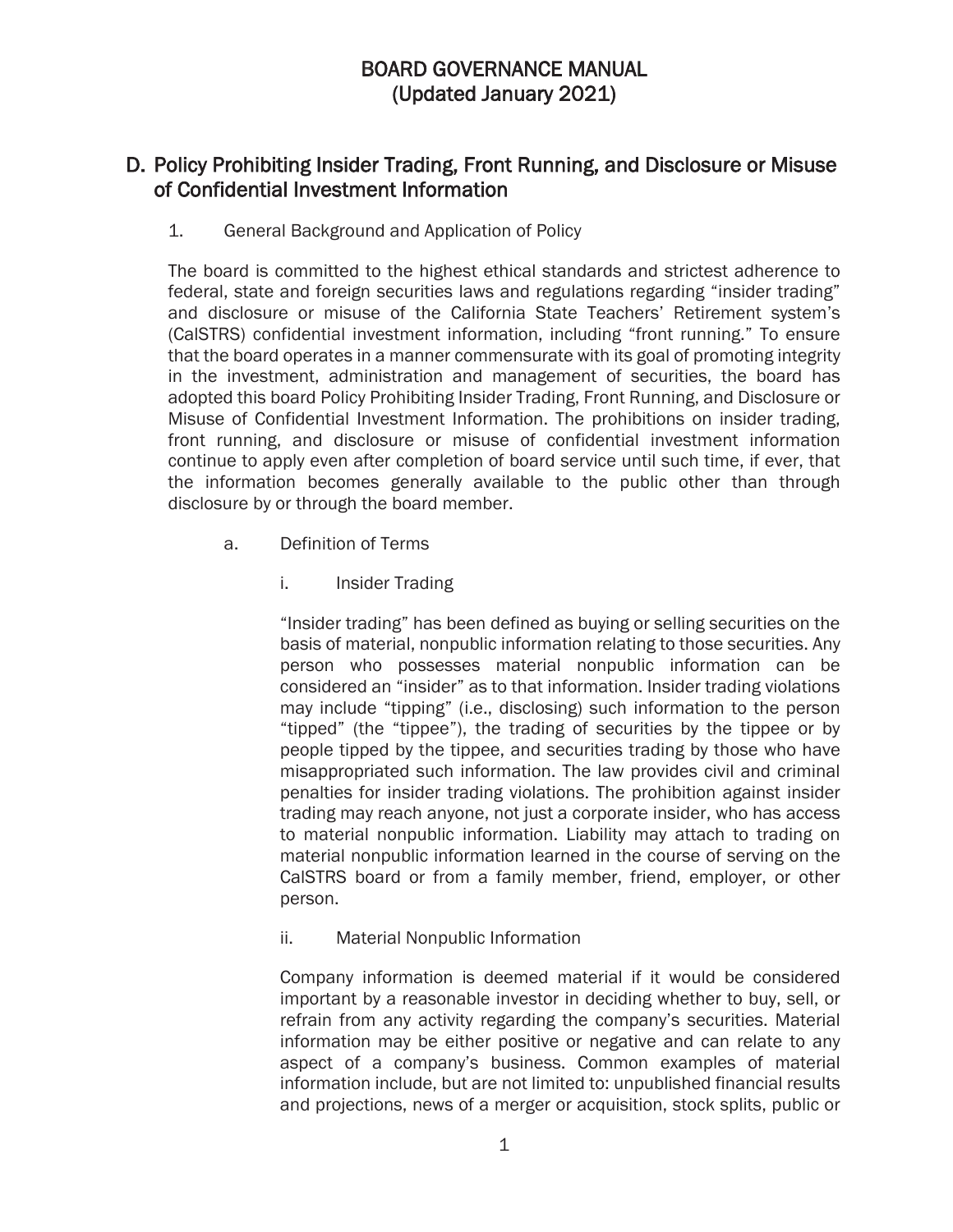private securities/debt offerings, changes in dividend policies or amounts, gain or loss of a major customer or supplier, major product announcements, significant changes in senior management, a change in accounting policies, major problems or successes of the business (such as the success or failure of a clinical trial by a drug company), and the filing by CalSTRS or other parties of securities litigation prior to public dissemination of information regarding the lawsuit.

Information is considered "nonpublic" if it is not available to the general public. Once it is released to the general public, it loses its status as "inside" information. However, for nonpublic information to become public, it must have been made generally available to the securities marketplace, and sufficient time must pass for the information to become available in the market. To show that material information is public, it is generally necessary to show some fact verifying that the information has become generally available, such as disclosure in company filings with the Securities Exchange Commission or company press releases to a national media outlet or other widely available new sources. Disclosure of information at an industry conference or at a meeting between the company and institutional investors may not be considered "public" for purposes of insider trading. Whether information is material and nonpublic is not always obvious and is usually fact specific. Therefore, no board member should make this determination with respect to company information gained through service on the CalSTRS board. As set out in Section 3(b) below, the board member should seek a determination from CalSTRS general counsel and/or delegates on whether information is "material" and/or "nonpublic."

#### iii. Front Running

Front running occurs when a person enters into a trade of securities with knowledge of pending orders from other investors that may influence the price of the underlying securities. It could occur, for example, when a board member trades for their own account or a related account (or tips a family member or other person else to trade) with the knowledge that a significant trade is pending on behalf of CalSTRS or of an account managed by one of CalSTRS external investment advisers. Furthermore, front running of CalSTRS trading information may constitute a misappropriation of CalSTRS proprietary information for private or personal gain. Like insider trading, "front running" may subject board members or CalSTRS staff to criminal and/or civil proceedings.

Investments contemplated or entered into by CalSTRS or its external advisers may generate Confidential Investment Information, including, for example, the sharing of market information under nondisclosure agreements; so-called "lock-up agreements" or "standstill agreements" restricting the trading of a public security under certain circumstances; or other discussions of trading strategies with a third-party investment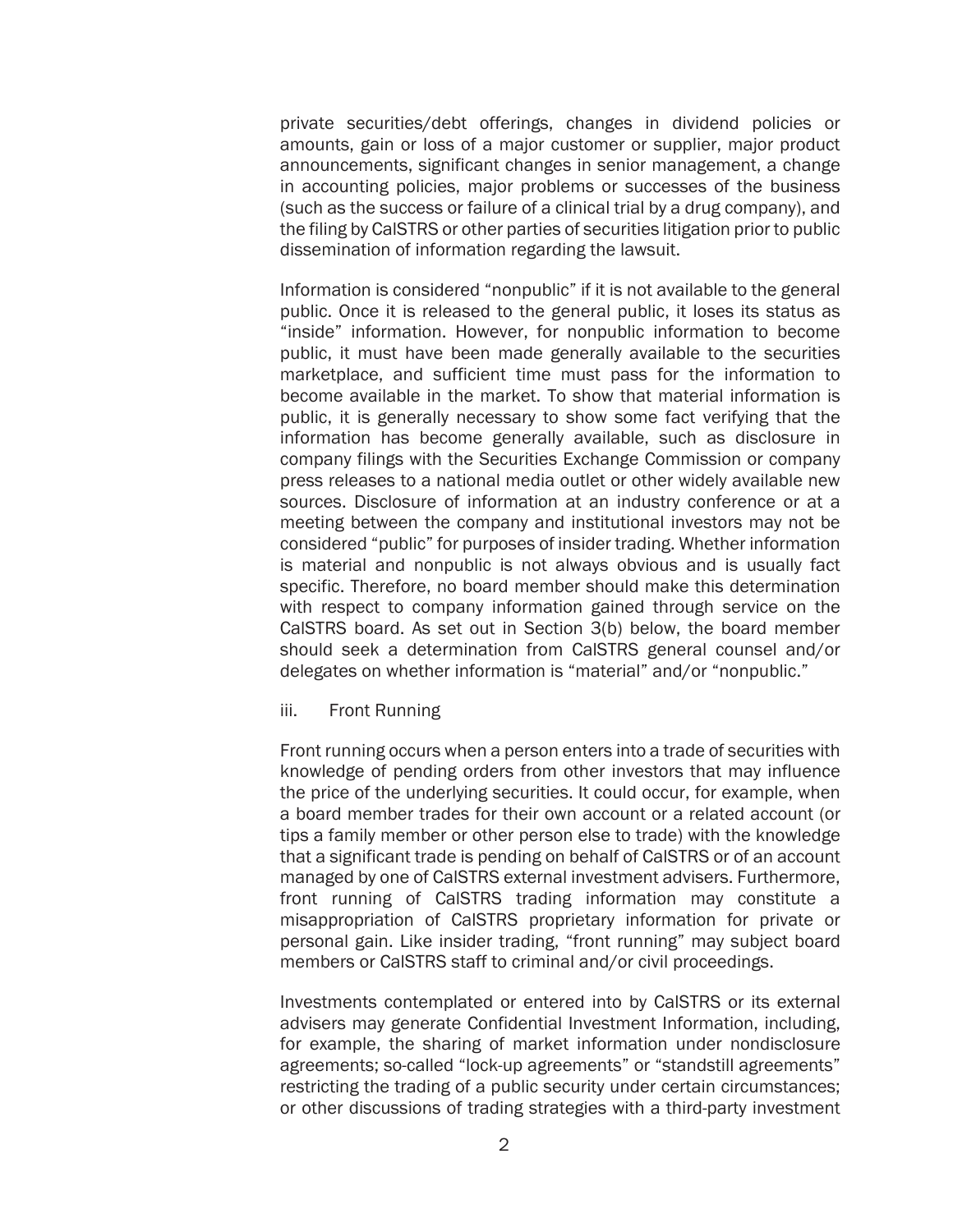adviser whose contracts with CalSTRS or its course of conduct with CalSTRS preclude disclosure and/or use of such information.

iv. Confidential Investment Information

"Confidential Investment Information" is all nonpublic investment information relating to CalSTRS, including its trading strategies or plans to buy or sell its securities. By way of example only, "Confidential Investment Information" includes investment information provided (a) by an external investment adviser to CalSTRS under an express or implied duty to hold it in confidence, or (b) in connection with a contract or agreement that obliges CalSTRS not to trade on or disclose the information.

- 2. Policies Precluding Insider Trading, Front Running, and Misuse of Confidential Investment Information
	- a. Policy Precluding Insider Trading

It is the policy of CalSTRS that insider trading by board members or the communication (tipping) of material nonpublic information by board members is prohibited.

Insider trading is buying or selling securities on the basis of material nonpublic information relating to those securities or communicating (tipping) material nonpublic information to another person

Board members may be provided or have access to confidential information, including material, nonpublic information. Any information not publicly available must be treated as confidential even if it is not designated as confidential. It is the duty of board members to maintain the confidentiality of information and to not disclose material nonpublic information to anyone, whether inside or outside CalSTRS. Board members who come into possession of material nonpublic information must not intentionally or inadvertently communicate it (or "tip" it) to any person, including family members and friends, or other CalSTRS personnel.

Board members in possession of material nonpublic information may not purchase or sell securities of the relevant company or other publicly traded securities to which the information pertains. Material nonpublic information may not be used by board members for personal gain or to share with family members, friends, or other persons or entities. Recommending purchases or sales of securities to which the material nonpublic information relates, even without disclosing the basis for the recommendation, is prohibited. Special care should be taken so that material nonpublic information is not disclosed inadvertently. Examples of inadvertent disclosure include, but are not limited to, discussing information in the cafeteria, elevators, or non-private locations, leaving confidential documents exposed on one's desk or in a public area, or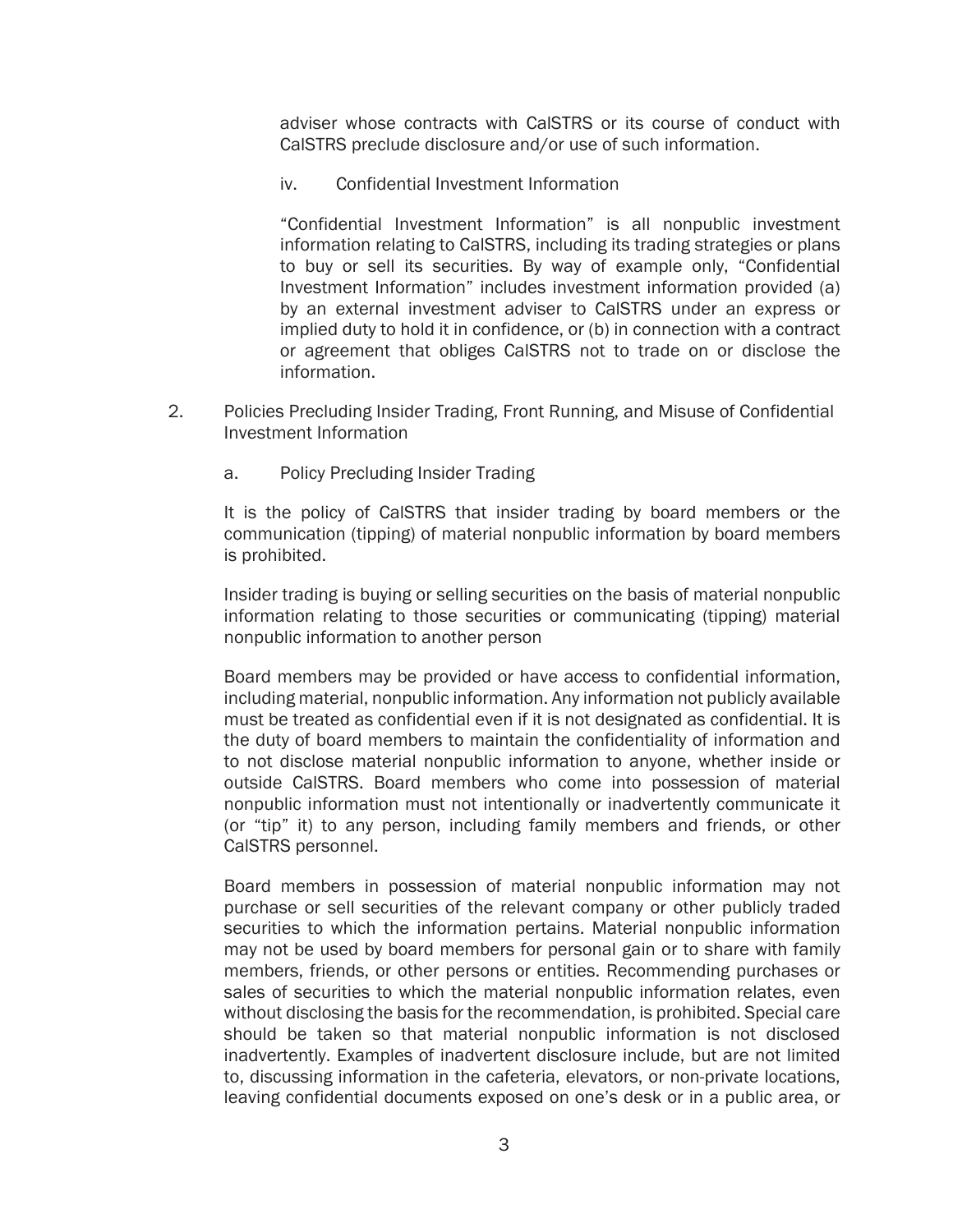keeping information on a computer or mobile device without adequate password protection.

Any disclosure of material nonpublic information by a board member to a family member, and any insider trading by a family member of a board member, will be imputed to the board member.

Without limiting the foregoing, no board member shall disclose to anyone at CalSTRS any actual or possible material nonpublic information obtained by a board member outside of their board service to CalSTRS, whether from their employer, a family member, a friend or another third party, or as a fiduciary or under a duty of trust or confidentiality (Third Party Information). The board members shall not discuss Third Party Information with other CalSTRS personnel under any circumstances, and in all cases board members shall comply strictly, with any duties they may owe to the issuer or the source of Third Party Information as provided under law, contract or otherwise. If Third Party Information is in possession of a board member, the board member shall abstain from any activity on behalf of CalSTRS with respect to any security to which such Third Party Information may relate, and shall not disclose the basis for or any facts pertaining to such abstention.

i. Tender Offers

The policy prohibiting insider trading also applies to board members in possession of material nonpublic information relating to a tender offer acquired directly or indirectly from the bidder or the company that is the target of the tender offer (a "target company"). No board member may trade in target company securities.

ii. Initial Public Offerings

Board members in possession of material nonpublic information may not purchase, directly or indirectly, any security in the initial public offering (IPO) of a security. New issue securities may only be purchased in the secondary trading market once a market has been established. Board members also may not encourage, facilitate, or arrange such a purchase by or on behalf of any other person. This policy does not apply to securities of a company held by a board member prior to the company's IPO, which they may continue to hold (or sell) after the IPO has concluded.

iii. Reporting to CalSTRS General Counsel

Notwithstanding that this policy otherwise prohibits disclosure, board members may be required to disclose actual or potential material nonpublic information to the general counsel and/or delegates so that a determination can be made as to whether the information is material nonpublic information and, if so, to initiate procedures to shield CalSTRS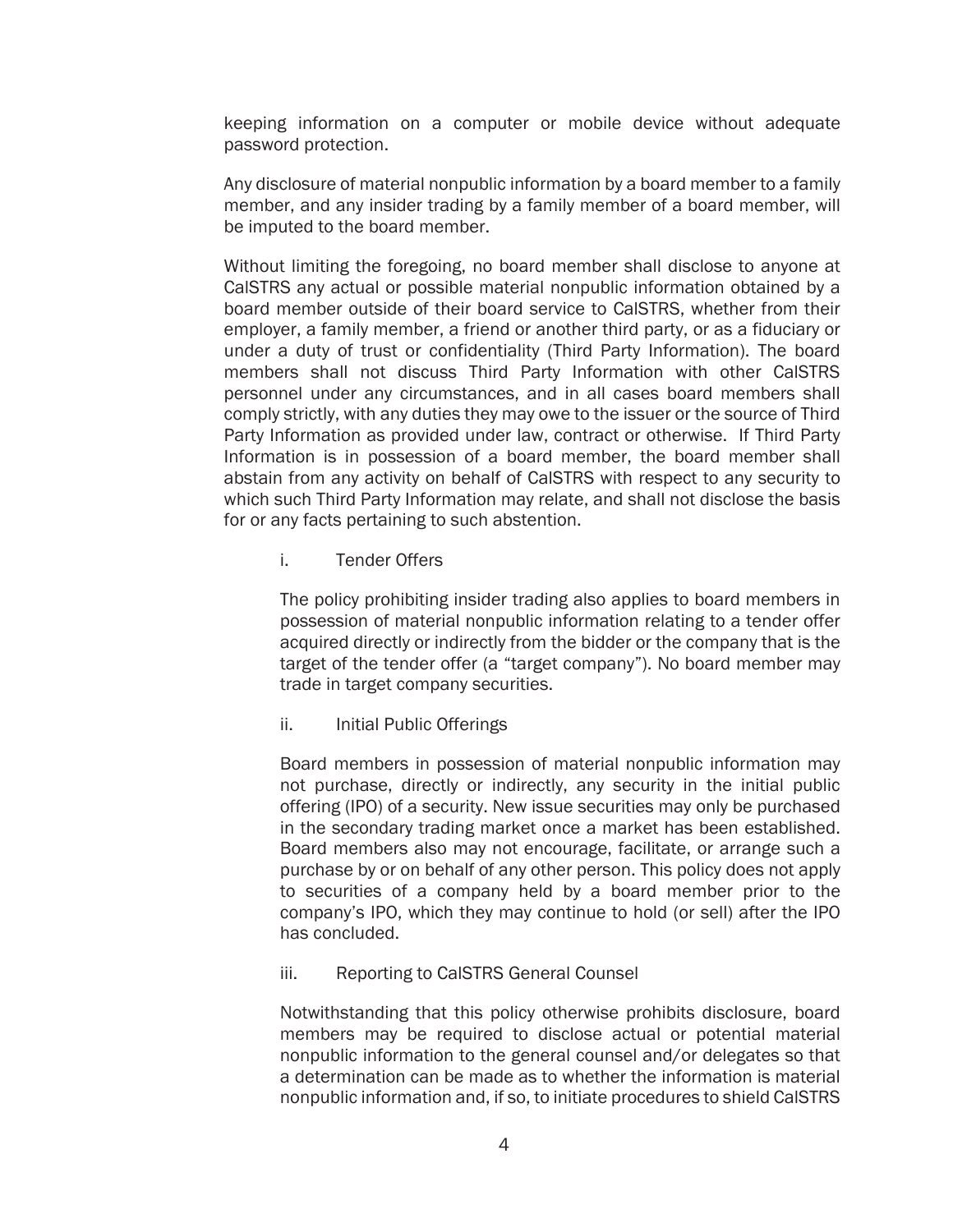from potential violations of law. See "Duty to Disclose to General Counsel as Exception to 'Policy Prohibiting Insider Trading'" under Section 3(b) below.

b. Policy Precluding Front Running

It is the policy of CalSTRS that front running is prohibited. Board members may not place an order for a personal securities transaction when they know that a CalSTRS securities transaction is pending in a security of the company that is the subject of the personal securities transaction. Likewise, board members may not knowingly delay, hinder, modify, or cancel any internal CalSTRS buy or sell recommendation, decision, or trading order intending to facilitate a personal securities transaction that, but for the action of the board member, would otherwise constitute front running or violations of state or federal laws. This policy also applies to any personal securities transaction by a board member with knowledge of a pending transaction in a security of the same issuer by a third-party investment adviser to CalSTRS or any other party to whom CalSTRS may owe a duty of trust or confidentiality or in connection with a contract or other agreement with confidentiality undertakings. "Personal securities transactions" by a CalSTRS board member include transactions by or on behalf of a family member or otherwise of direct or indirect benefit or pecuniary value to the board member.

c. Policy Precluding Personal Use or Disclosure of Confidential Investment Information

It is the policy of CalSTRS that all information gained by the board from or through their association with CalSTRS is included within Confidential Investment Information, is the sole property of CalSTRS and may not be used for personal benefit.

Accordingly, the board shall use Confidential Investment Information only for its intended and legitimate purposes on behalf of CalSTRS exclusively, and shall not disclose any such Information to either (i) any third party (including any family member, employer or friend) except to the extent required to discharge its duties to CalSTRS and procedures to be adopted by the general counsel and/or delegates in accordance with Section 3(c) or (ii) any CalSTRS personnel except for any member of CalSTRS Investment Branch who needs the information in order to perform their job functions. The board shall not use or disclose Confidential Investment Information for personal investment or for any other purpose not described in the immediately preceding sentence, including any transaction by or on behalf of a family member or otherwise of direct or indirect benefit or pecuniary value to a board member.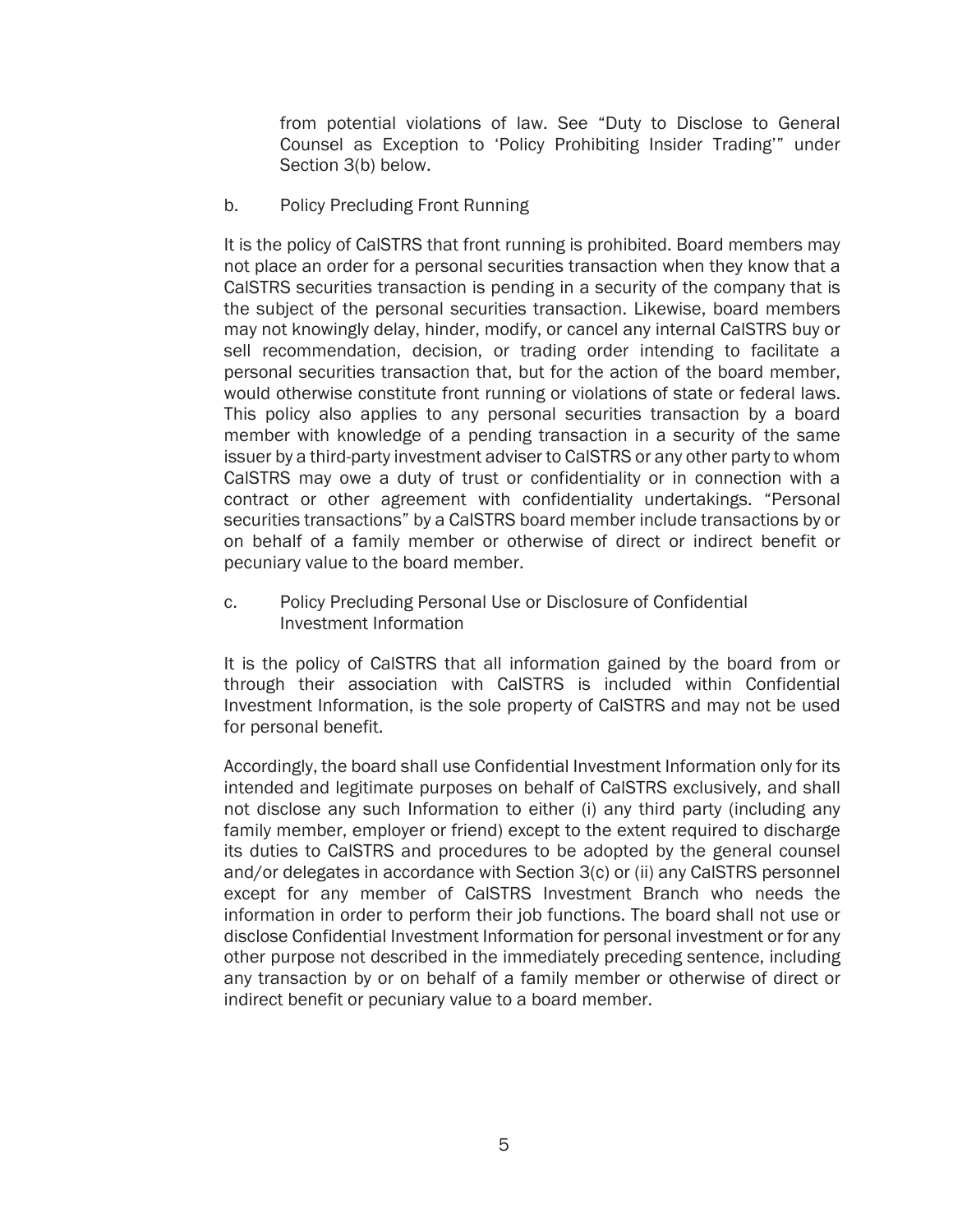#### 3. Compliance Reporting and Enforcement

#### a. General

The board is committed to the highest ethical standards and strictest adherence to the laws and regulations regarding insider trading, front running, and use of confidential information. This policy is to be delivered to all new board members upon commencement of board service with CalSTRS. Each board member must read and comply with the policy. The certification in Attachment I must be completed by board members within 30 days of receipt of the policy and annually by April 1 of each year thereafter. The certifications shall be delivered to the CalSTRS general counsel and/or delegates. The general counsel and/or delegates may implement guidelines, monitoring tools, and procedures to further support this policy.

Statements of Economic Interests (Form 700) filed by board members may be reviewed by CalSTRS to ensure compliance with this policy. Board members should report any suspected violation of this policy to the CalSTRS general counsel and/or delegates. The general counsel is responsible for causing an investigation of any reported violation. Following such investigation, if the general counsel concludes that the policy may have been violated, the general counsel shall take appropriate action.

b. Duty to Disclose to General Counsel as Exception to "Policy Precluding Insider Trading"

The duty of confidentiality and nonuse under the "Policy Precluding Insider Trading" (Section 2(a), above) shall not apply to the duty of board members under this policy to disclose actual or possible material nonpublic information to the general counsel and/or delegates in accordance with the following terms.

In the event that a board member believes they have possession of actual or possible material nonpublic information obtained through or in connection with CalSTRS, the person shall promptly disclose the information (including related facts and circumstances) solely to the general counsel and/or delegates pursuant to internal compliance procedures established by the general counsel from time to time. The general counsel and/or delegates will review the information, discuss it (as deemed appropriate) with members of senior management under terms of confidentiality to be set forth in such procedures, and, as appropriate, initiate restrictions on trading of the relevant security/ies to which the material nonpublic information relates, consistent with internal procedures.

If board members are uncertain whether information is material nonpublic information relating to CalSTRS, they shall consult with the general counsel and/or delegates before taking any other action based upon that information.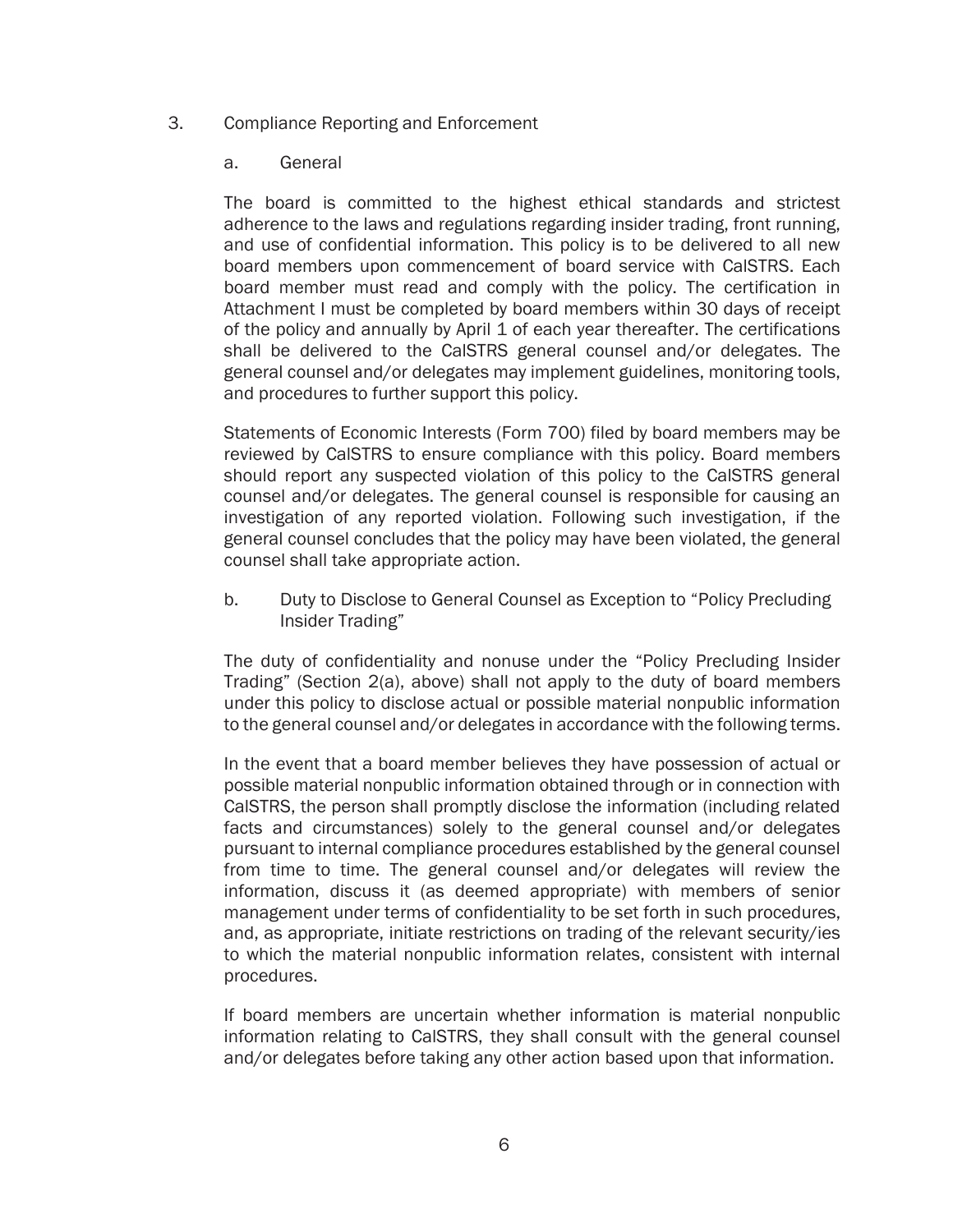The duty of disclosure under this policy applies only to actual or possible material nonpublic information obtained from CalSTRS or from activities on behalf of CalSTRS. The duty does not apply, on the other hand, to Third Party Information. (See Section 2(a), above.)

c. Confidential Investment Information

No board member shall disclose any Confidential Investment Information except (i) to any member of CalSTRS Investment Branch who needs the information in order to perform their job functions or (ii) as permitted by the general counsel or delegates.

d. Violations

Violation of this policy will be reported to the general counsel for further action. Violation of this policy may also result in civil or criminal liability under federal and state securities laws.

4. Training

In addition to the requirements set forth in the "Compliance Reporting and Enforcement" section of this policy, training on the Policy Prohibiting Insider Trading, Front Running, and Misuse of Confidential Investment Information shall be available to all board members annually and as part of the Board Member Onboarding. In no event shall the failure to provide training or the failure to attend training excuse noncompliance with this policy.

History: Amended May 5, 1999; Amended September 7, 2006; Amended November 6, 2008; Amended February 10, 2011; Amended June 6, 2013; Amended January 31, 2020 [to reflect gender-neutral language and remove references to CalSTRS staff]; Amended January 28, 2021 [to update and make policy current with SEC guidance].